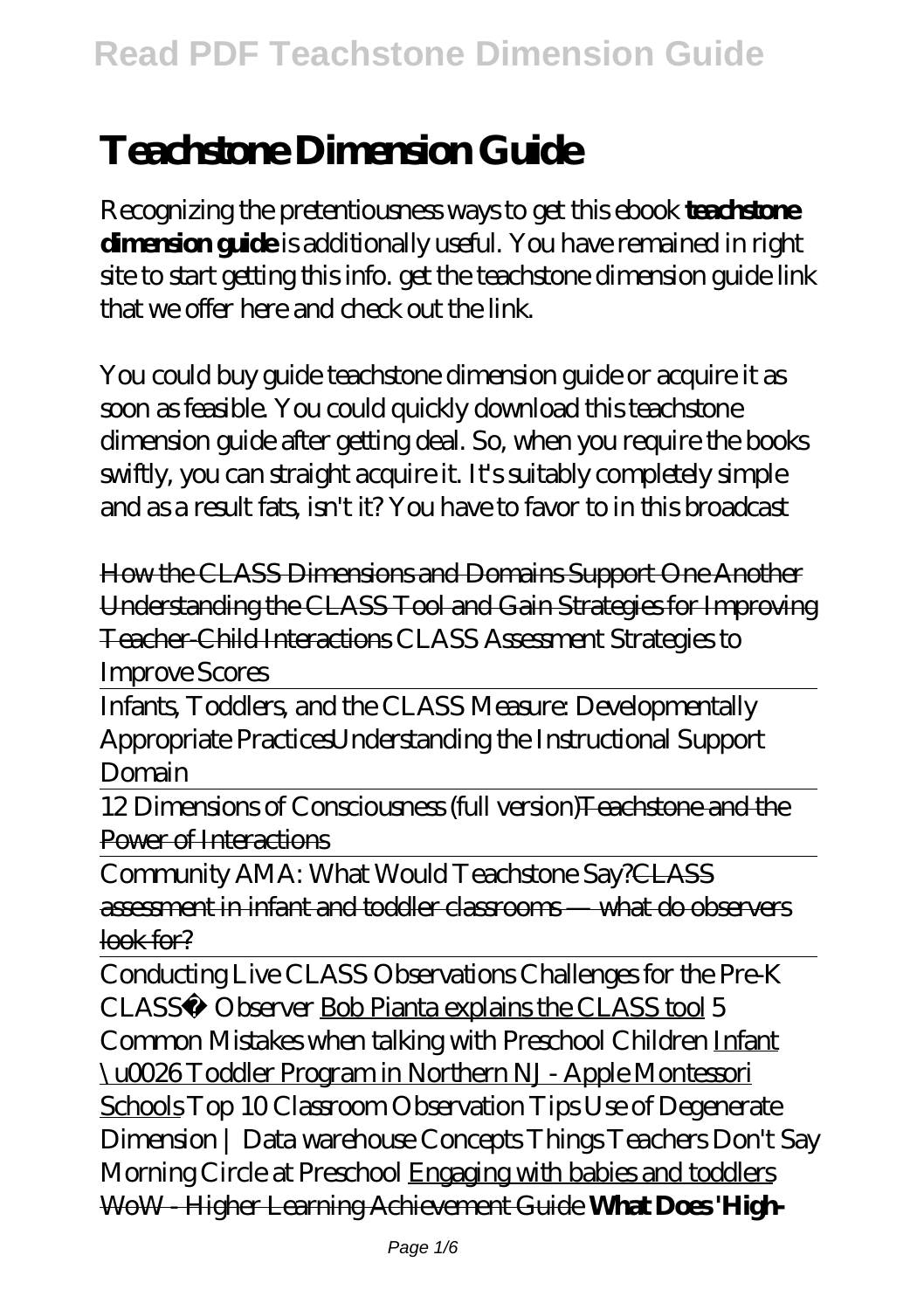**Quality' Preschool Look Like? | NPR Ed** *Using CLASS Data to Provide Effective Feedback Creating a Community of Professional Practice* Meaningful Practices in Technical Assistance **What Do High-Quality In-Classroom Interactions Look Like During COVID-19? Misunderstood Indicators in the Classroom Organization Domain What Does It Take to Create "Ideal** Learning" for All Children Today How To Get Higher Dimensional Learning Achievement Guide *Louisiana: Sweeping Changes in Early Childhood* Mini Dimension Teachstone Dimension Guide Dimensions Guides Use this practical guide to the CLASS™ tool to

enhance interactions in your classroom.

## Dimensions Guides - Teachstone Store

CLASS Dimensions Guide - Teachstone Store The CLASS Dimensions Guide serves as a foundation for all of Teachstone's CLASS-based programs, reminding educators how effective interactions are organized and how they impact learning. Teachers will find it easy to use, and coaches will find it a helpful reference as they provide feedback to their ...

Teachstone Dimension Guide - rsvpdev.calio.co.uk The CLASS Dimensions Guide serves as a foundation for all of Teachstone's CLASS-based programs, reminding educators how

effective interactions are organized and how they impact learning. Teachers will find it easy to use, and coaches will find it a helpful reference as they provide feedback to their teachers.

## CLASS Dimensions Guide - Teachstone Store

The CLASS Dimensions Guide serves as a foundation for all of Teachstone's CLASS-based programs, reminding educators how effective interactions are organized and how they impact learning. Teachers will find it easy to use, and coaches will find it a helpful reference as they provide feedback to their teachers.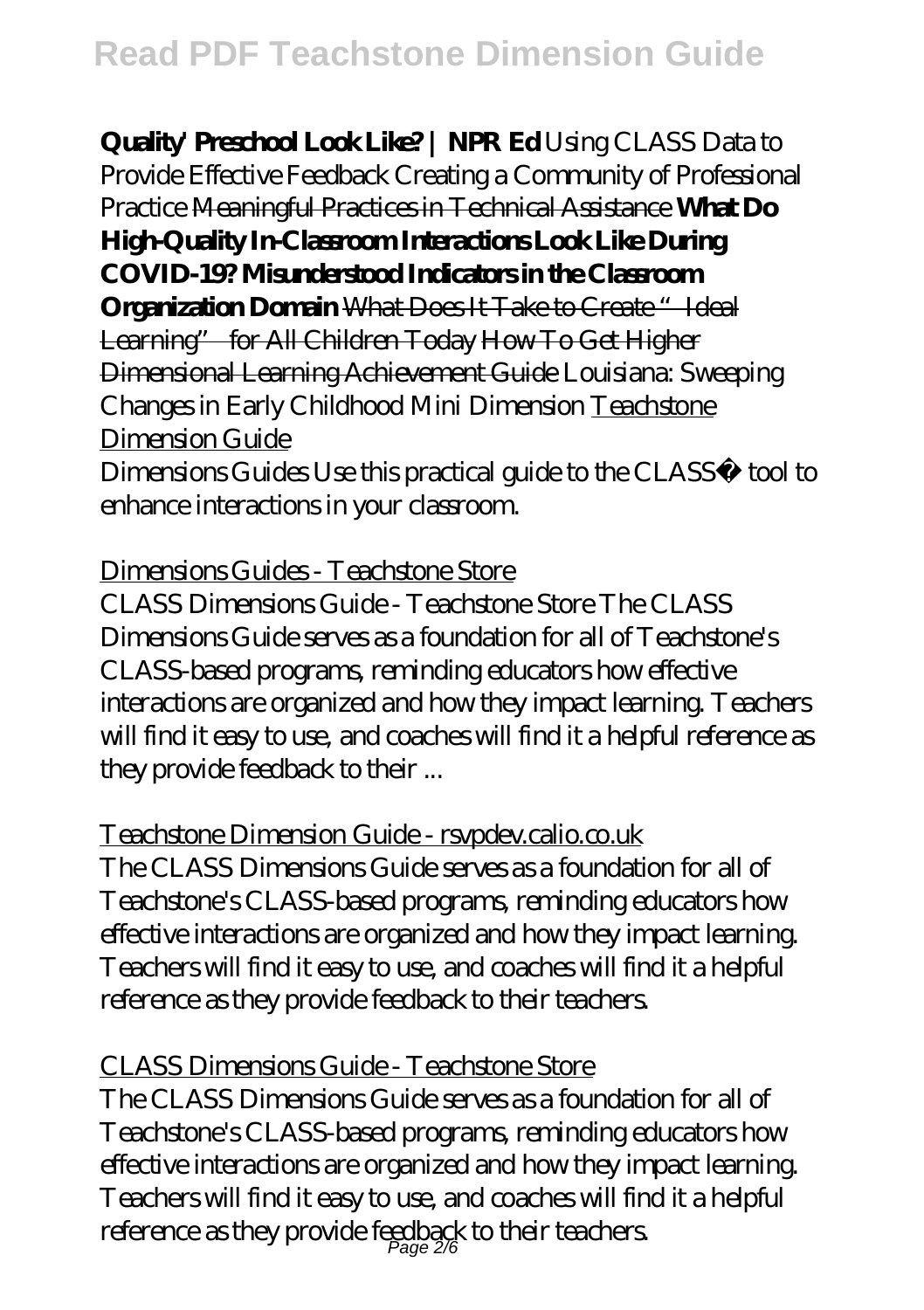Teachstone Dimension Guide - wpbunker.com Teachstone Dimension Guide Give teachers a foundational understanding of teacher-child interactions, the CLASS domains and dimensions, and more in this new online CLASS training. Each of the 4 courses features a Teachstone Specialist to guide teachers through lessons and encourage reflection on their classroom

Teachstone Dimension Guide - pcibe-1.pledgecamp.com Give teachers a foundational understanding of teacher-child interactions, the CLASS domains and dimensions, and more in this new online CLASS training. Each of the 4 courses features a Teachstone Specialist to guide teachers through lessons and encourage reflection on their classroom practice. Purchase as a complete set for \$199.99 (a \$20 ...

Teachstone Class Dimensions Guide - 10/2020 A quick reference tool for Observers and Coaches The CLASS Dimensions Overview provides an at-a-glance summary of the framework and language of the CLASS tool at the domain, dimension, indicator, and behavioral marker levels. The dimensions overview is available in packs of 5. Why We Recommend This

CLASS Dimensions Overview - Teachstone Store Prepare to earn your CDA at home, while building CLASS skills for improved interactions with children. Choose from two different online course formats – an on-demand course or a course facilitated by experienced educators.

## Teachstone Home - Teachstone

Infant, Toddler, and Pre-K CLASS helps child-care providers nurture children's early learning while responding to their needs. As children enter preschool, their sense of themselves is grounded in, and dependent on, relationships, CLASS helps preschool teachers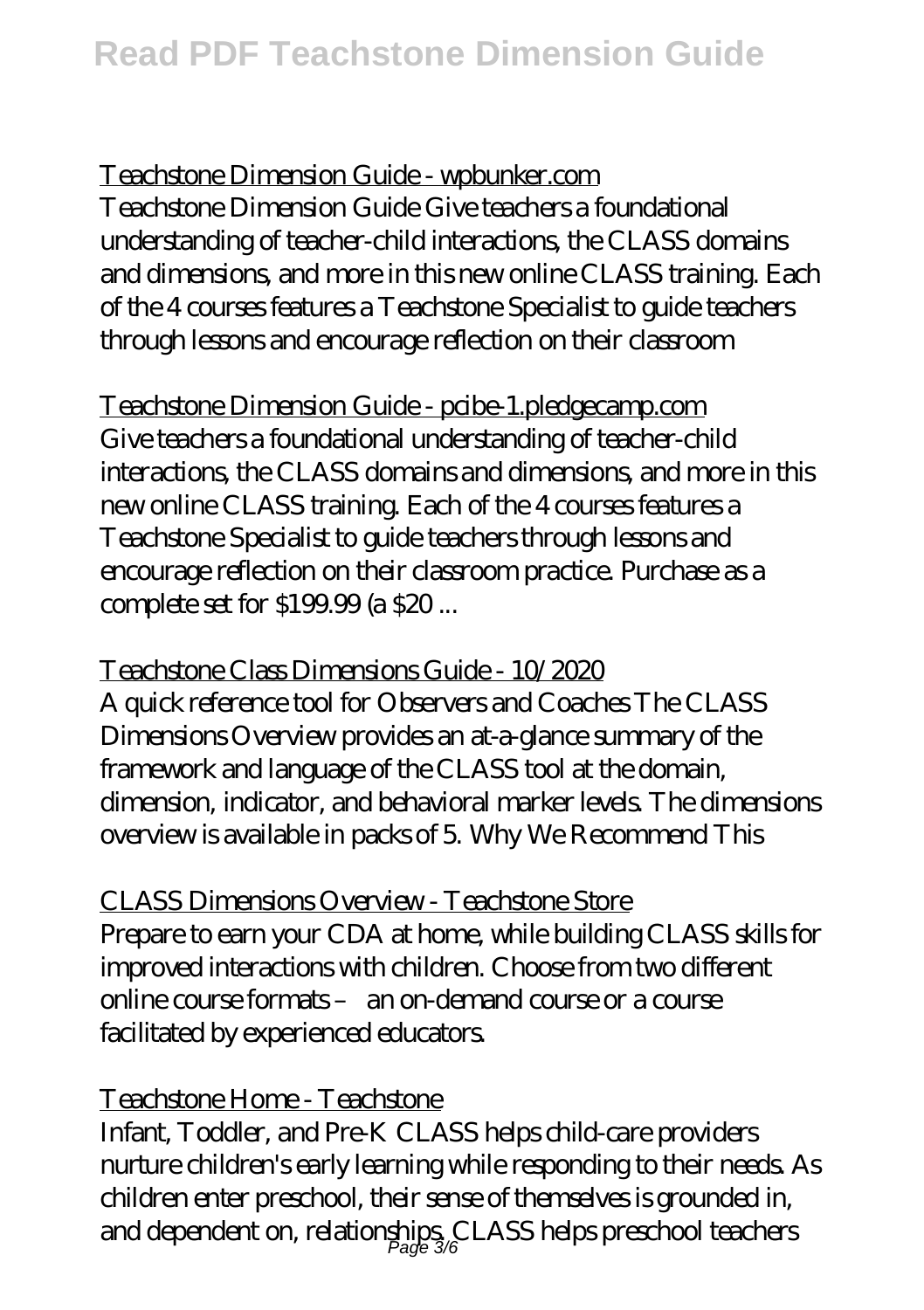foster a secure, supportive base for learning and exploration.

## CLASS - Teachstone

Dimensions.com is an ongoing reference database of dimensioned drawings documenting the standard measurements and sizes of the everyday objects and spaces that make up our world. Created as a universal resource to better communicate the basic properties, systems, and logics of our built environment, Dimensions.com is a free platform for increasing public and professional knowledge of life and ...

Dimensions | Database of Dimensioned Drawings Materials Needed Facilitators need to ensure that each participant has an individual CLASS Video Library subscription and CLASS Dimensions Guide to explore dimensions and learn practical strategies for improving classroom interactions. Visit the Teachstone store to subscribe to the Video Library if you do not already have access.

## CLASS Video Library - Teachstone

The four dimensions are Relational Climate, Teacher Sensitivity, Facilitated Exploration, and Early Language Support. Together, they capture how caregivers provide babies with a secure base for exploration, respond to their needs in sensitive ways, and encourage early language development.

Understanding the Infant and Toddler CLASS ... - Teachstone ! 4! Scale! Research Listification! Infant! Researchandstatisticalanalysessupporttheuseofone domain,!Responsive!Caregiving,!and!four!dimensions,!for!the!

Teachstone® The+CLASS®+System CLASS Dimensions Overview - Teachstone Store Hot store.teachstone.com The  $\c{CLASS}$  Dimensions Overview provides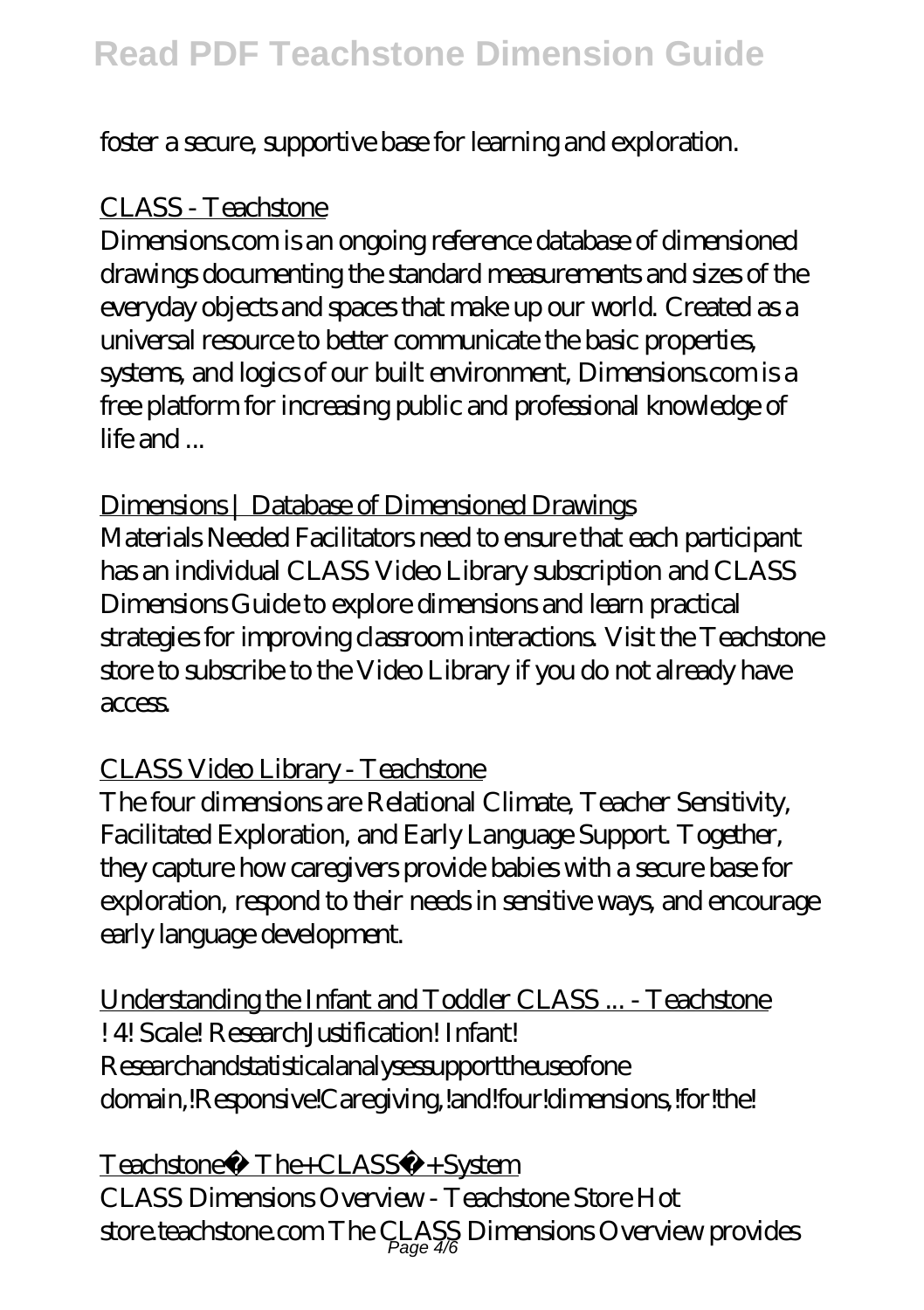an at-a-glance summary of the framework and language of the CLASS tool at the domain , dimension , indicator , and behavioral marker levels .

#### Teachstone Class Dimensions - 10/2020

Give teachers a foundational understanding of teacher-child interactions, the CLASS domains and dimensions, and more in this new online CLASS training. Each of the 4 courses features a Teachstone Specialist to guide teachers through lessons and encourage reflection on their classroom practice.

CLASS Foundations for Teachers - Teachstone CLASS Dimensions Guide. \$19.95. Quick view Choose Options. CLASS Dimensions Overview. \$30.00. Quick view Add to Cart. CLASS Emotional Support Kit: Recognizing and Managing Feelings (Pre-K) \$349.95. Quick view Choose Options. CLASS Manual.  $86500$  ... About Teachstone® ...

#### Product Type - Print - Teachstone Store

This dimensions guide is great for teachers and anyone interested in understanding why classroom interactions matter and how they can be improved with the CLASS tool. This guide is used with the bestselling CLASS observational tool that measures interactions between children and teachers—a primary ingredient of highquality early educational experiences.

CLASS Dimensions Guide Toddler: Teachstone Training LLC ... Teachstone Dimension Guide Reading Teachstone Dimension Guide Books Admittance teachstone dimension guide File Online Today A answer to acquire the burden off, have you found it Really What kind of answer accomplish you resolve the problem From what sources Well, there are hence many questions that we miserable all day.